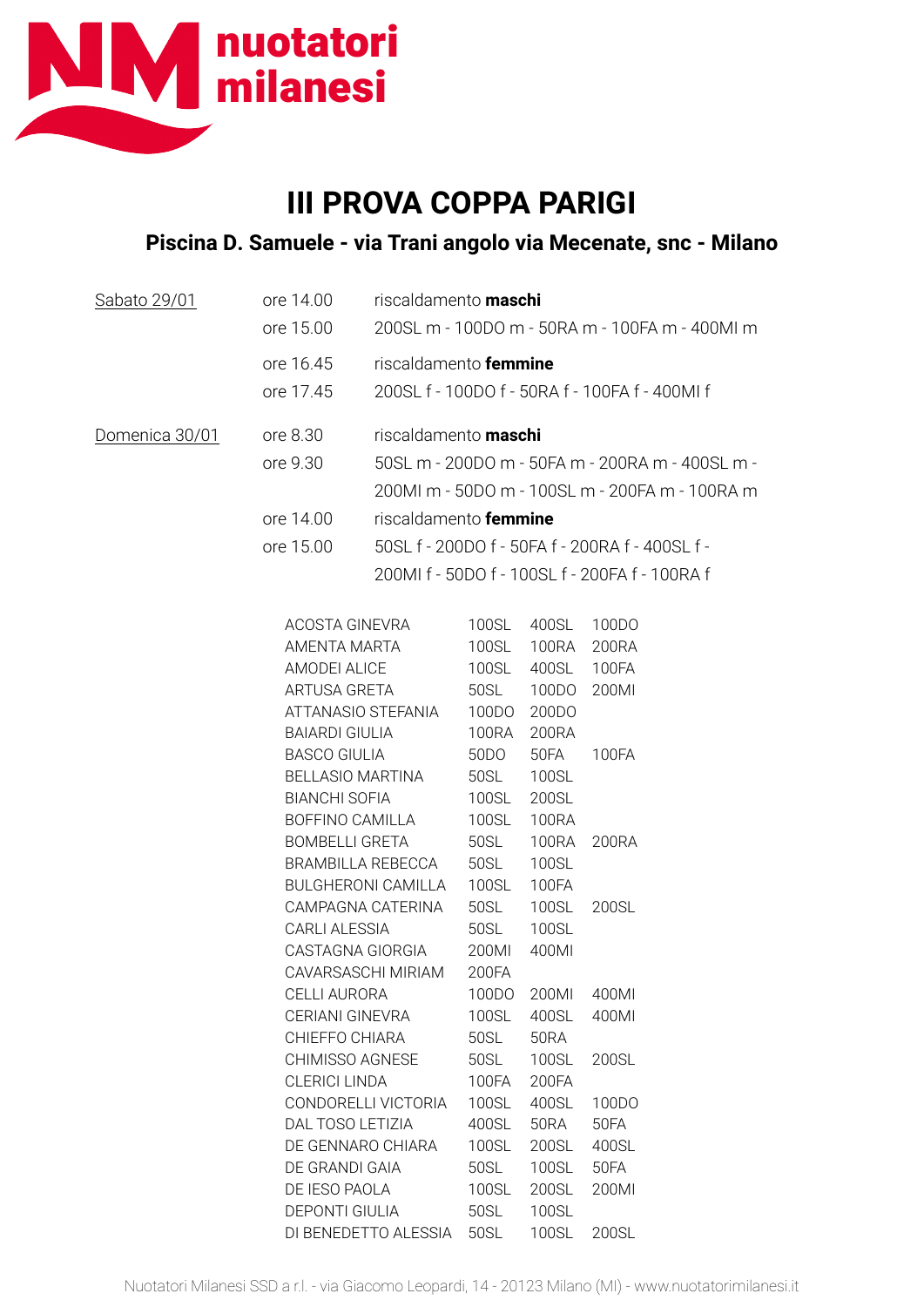

| DI PASQUALE ANGELICA    | 50SL         | 100SL             | 100DO        |
|-------------------------|--------------|-------------------|--------------|
| <b>ESPOSITO MELISSA</b> | 100SL        | 200SL             |              |
| <b>FASANI CHIARA</b>    | 100DO        | 100FA             | 200MI        |
| FIORITO VALENTINA       | 50SL         | 50FA              | <b>100FA</b> |
| <b>FRANCHI ALICE</b>    | <b>50RA</b>  | 100RA             | 200RA        |
| FRASSACARRO ELEONORA    | 50RA         | 100RA             | 200MI        |
| <b>FUMAGALLI GRETA</b>  | 50SL         | 100SL             |              |
| <b>GEBBIA SARA</b>      |              | 200SL             |              |
| <b>GENELLINI GAIA</b>   | 100SL        |                   |              |
|                         | 400MI        |                   |              |
| <b>GOGLIA LETIZIA</b>   | 200RA        | 400MI             |              |
| <b>GRASSI EMMA</b>      | <b>200SL</b> | 100FA             | 200MI        |
| <b>GRASSI MARTINA</b>   | <b>100SL</b> | 50FA              | 100FA        |
| <b>GUASTONE BARBARA</b> | 100SL        | <b>100RA</b>      |              |
| LA MONICA SARA          | 400SL        | 100DO             |              |
| LIOTTI FRANCESCA        | 50SL         | <b>100SL</b>      | 200SL        |
| LOCATELLI VITTORIA      | 50SL         | 100SL             |              |
| LUCCHI GAIA             | <b>200SL</b> | 100RA             | 200RA        |
| <b>MADELLA ELISA</b>    | <b>100SL</b> | 50FA              | 100FA        |
| MADONINI MARTINA        | <b>50SL</b>  | <b>100SL</b>      | 100DO        |
| <b>MAINO ELENA</b>      | 200SL        | 100RA             | 200RA        |
| MANTOVANI MARGHERITA    | 50SL         | 100SL             |              |
| <b>MARAN GRETA</b>      | 100SL        | <b>200SL</b>      | 100DO        |
| MARGHIERI KATERINA      | 50SL         | <b>100SL</b>      | <b>100FA</b> |
| MARTINELLI MICHELA      | <b>100SL</b> | 200DO             |              |
| <b>MARZONI BEATRICE</b> | 50SL         | 400SL             | 200MI        |
| <b>MERLINI CHIARA</b>   | 200DO        | 100FA             | 200FA        |
| MONTESANO NOEMI         | <b>100SL</b> | 200SL             | 200DO        |
| MORACCHIOLI MARTINA     | 400SL        | 100DO             | 200FA        |
| MORONETTI ARIANNA       | 50SL         | 200SL             | 400SL        |
| MOROSSI EUGENIA         | <b>100SL</b> | 50DO              | 100DO        |
| MUSIKOV ALINA           | 100SL        | 200SL             | 50FA         |
| OROPALLO FRANCESCA      | 50DO         | 100DO             | 50FA         |
| PALAZZOTTO DANIELA      | 400SL        | 50FA              | 100FA        |
| PAROZZI ALICE           | 50DO         | 100FA             |              |
| PAVAN FRANCESCA         | 50SL         | <b>100SL</b>      | 200DO        |
| PINTUS ASIA             | 100SL        | 200SL             | 200DO        |
| PLATZGUMMER SOFIA       | <b>100RA</b> | 200RA             |              |
| POZZONI CARLOTTA        | 50DO         | 100DO             | 200DO        |
| RAIMONDI SILVIA         | 50SL         | 50 <sub>D</sub> O |              |
| <b>RE MATILDE</b>       | 50SL         |                   |              |
| <b>REALI IRIS</b>       | 100RA        | 200MI             | 400MI        |
| RIGOLI CHIARA           | 200SL        | 400SL             | 200MI        |
| RODOLFO MASERA LUCREZIA | 50SL         | 200SL             |              |
| ROSSI GIORGIA           | 100SL        | 200RA             |              |
| SCHIESARO VERONICA      | 100SL        | <b>100RA</b>      |              |
| <b>SEGAGNI GAIA</b>     | 50SL         | <b>200SL</b>      | 400SL        |
| SINIGAGLIA CATERINA     | 50SL         | 200SL             | 400SL        |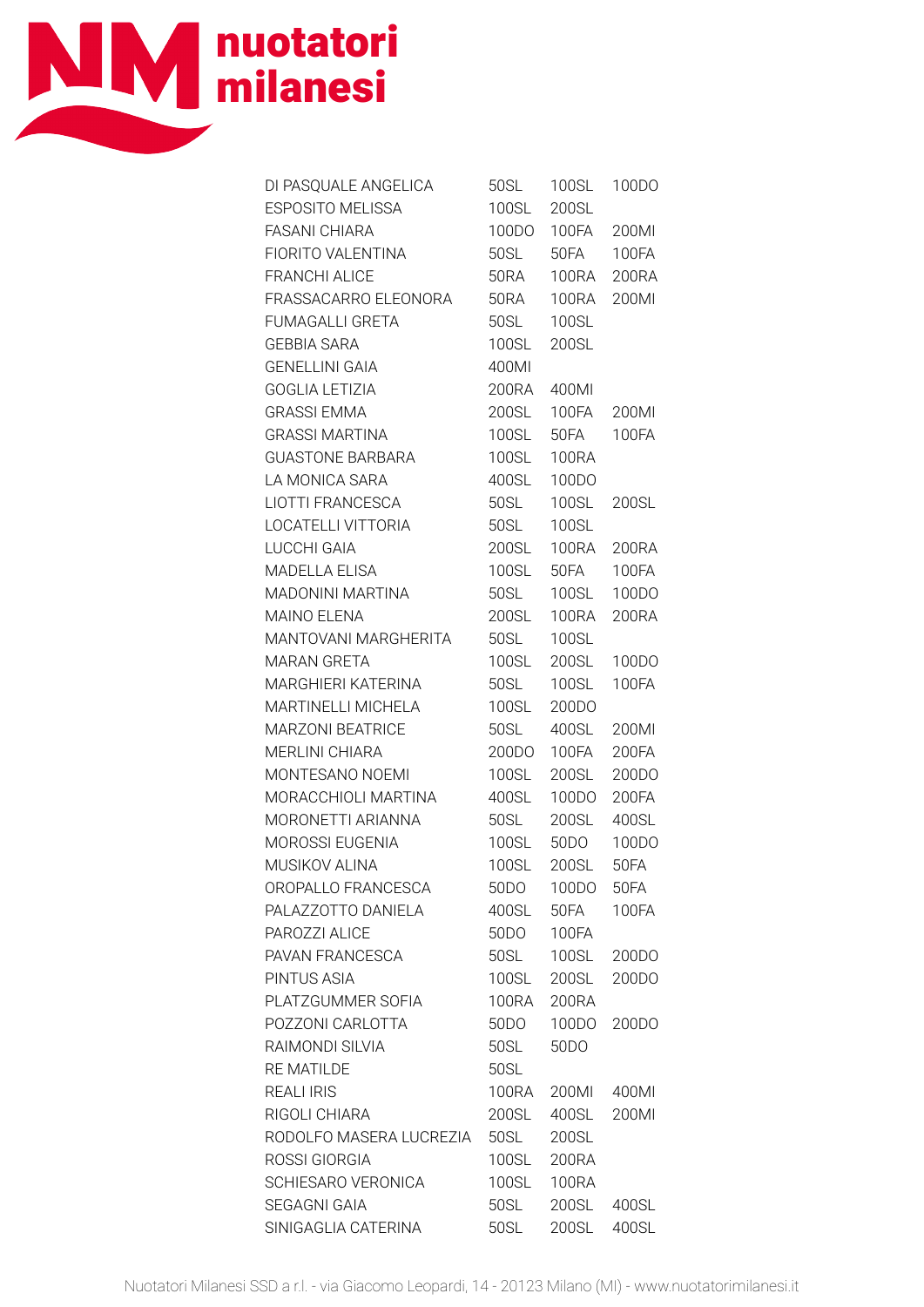

| SIRNA GIORGIA              | 50SL              | 100SL        |              |
|----------------------------|-------------------|--------------|--------------|
| SOMIGLIANA LIDIA           | 100DO             | 200MI        |              |
| STADNICHUK ELENA           | 50SL              |              |              |
| TRALONGO AZZURRA           | <b>50SL</b>       | 100FA        | 200MI        |
| TREVISAN GIULIA            | 50SL              | 100SL        | 200SL        |
| TRIPODI CARLOTTA           | 50SL              | <b>100SL</b> | 200SL        |
| <b>VALISI SARA</b>         | 200SL             | 400SL        |              |
| VERONELLI VALENTINA        | 50SL              | 100SL        |              |
| <b>VILLA ELENA</b>         | <b>100SL</b>      | 200SL        | 50FA         |
| ZAVANELLA GRETA            | 50 <sub>D</sub> O |              |              |
| ANTONELLI MATTEO           | 100SL             | 200SL        |              |
| BACCARO GIACOMO            | 50SL              | <b>200SL</b> | 200MI        |
| <b>BARLOCCO THOMAS</b>     | 100SL             | 200SL        |              |
| <b>BARONI EDOARDO</b>      | 200SL             |              |              |
| <b>BELLINI FEDERICO</b>    | 50SL              |              |              |
| BERETTA EDOARDO            | <b>100SL</b>      | 200SL        | <b>50FA</b>  |
| BERETTA JACOPO             | 50FA              | 100FA        | 200FA        |
| BONAITI LORENZO            | 50RA              | 100RA        | <b>100FA</b> |
| <b>BOSSI FILIPPO</b>       | 200SL             | 400SL        |              |
| <b>BRANCALION PATRICK</b>  | 400SL             | 100FA        |              |
| <b>BROCCOLINO ANDREA</b>   | 100SL             | <b>100RA</b> |              |
| <b>BRUNO PIETRO</b>        | <b>100RA</b>      |              |              |
| <b>BUTTI LORENZO</b>       | 50SL              | 100SL        |              |
| CAMERINI MATTEO            | 50SL              | <b>100SL</b> | 50RA         |
| CAPOZZA MARCO              | 400SL             | 100FA        | 200FA        |
| CAPPELLO GABRIELE          | 50SL              | 100SL        |              |
| CARRA' LORENZO             | 50SL              | 50RA         | 100RA        |
| CASSIANI GIACOMO           | 50SL              | 100SL        | 100FA        |
| CATTANEO SAMUELE           | 50SL              | <b>100SL</b> | 100DO        |
| CATTONI JACOPO             | <b>100SL</b>      | 400SL        | 100FA        |
| CHIODO NICHOLAS            | <b>50SL</b>       | <b>100SL</b> |              |
| <b>CICCARESE ANDREA</b>    | 100DO             | <b>100RA</b> | 200RA        |
| COMOLLI ENRICO             | 50SL              | 100SL        |              |
| CORNALBA ANDREA            | 100SL             | <b>100RA</b> | 200MI        |
| DE LUCA DAVIDE             | 50SL              | 100SL        | <b>100FA</b> |
| DI MATTEO MASSIMO          | 200FA             | 400MI        |              |
| DI NICOLA ALESSANDRO       | 100SL             | 200SL        | <b>100RA</b> |
| <b>FALZONI ANDREA</b>      | 100SL             | 100DO        | <b>50FA</b>  |
| <b>FARINELLI LORENZO</b>   | 200SL             | 200DO        |              |
| <b>FASANI TOMMASO</b>      | <b>100RA</b>      | 200MI        | 400MI        |
| FERRARI NICCOLO'           | 100SL             | 200SL        | 400SL        |
| FERRARI TOMMASO            | 100DO             | <b>100RA</b> | 200MI        |
| <b>GERLO SIMONE</b>        | 100DO             | <b>50RA</b>  | <b>100RA</b> |
| <b>GIARDINA GABRIELE</b>   | 50SL              | <b>100RA</b> |              |
| <b>GIOVANNONI GABRIELE</b> | 100DO             | 200DO        | 200MI        |
| <b>GIULIANI MATTEO</b>     | 100DO             | 200MI        |              |
| <b>GOGLIA TOMMASO</b>      | 200FA             | 400MI        |              |
| <b>GRANDINI TOMMASO</b>    | 400SL             | <b>50RA</b>  | 100FA        |
|                            |                   |              |              |